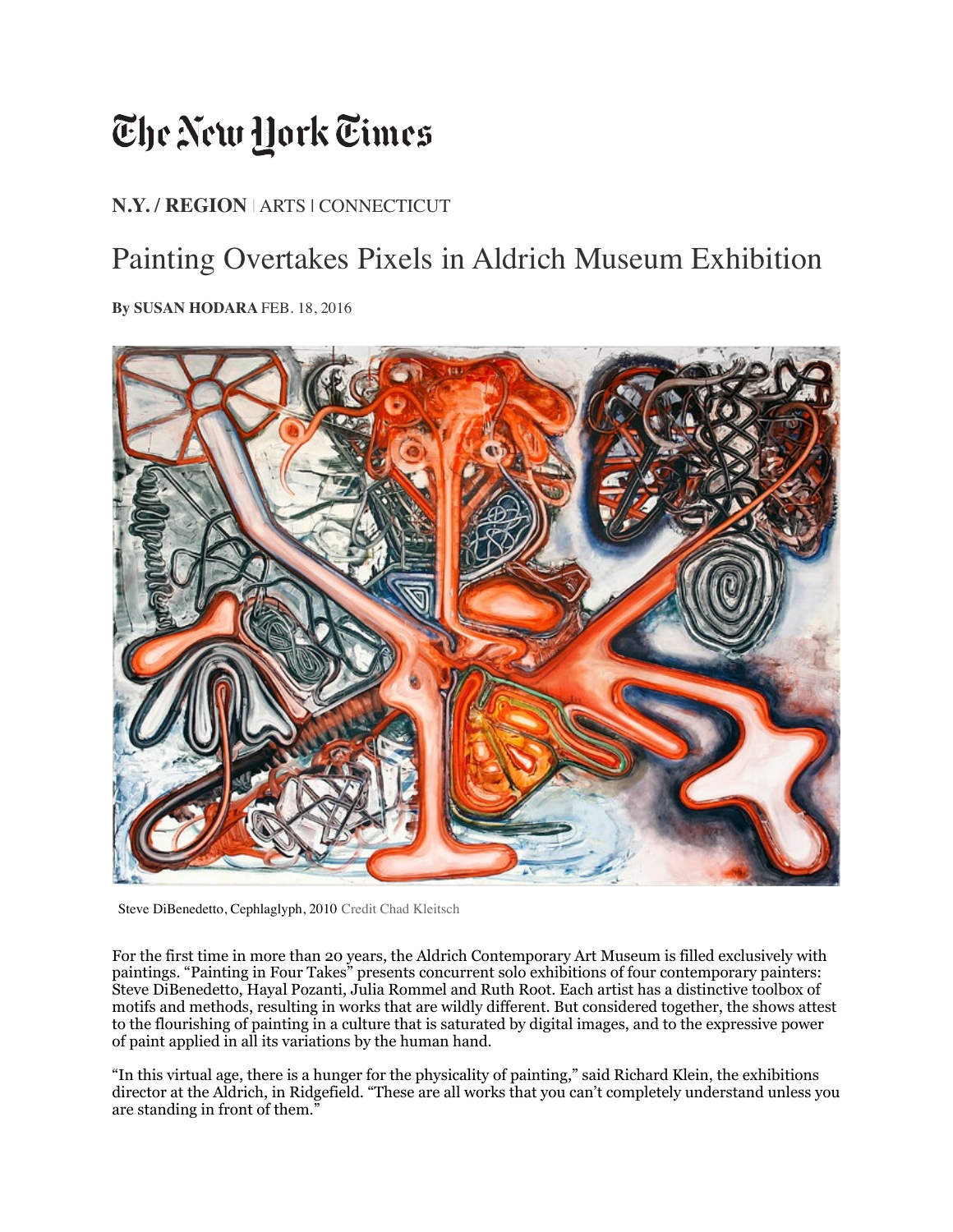The 10 new, large-scale paintings in "Ruth Root: Old, Odd, and Oval" are irregularly shaped, with eyepopping stripes, spots and geometric forms. Standing in front of any of them, museum visitors will see that what appeared to be a single unit is actually two panels, the upper made of patterned fabric, the lower of enameled and spray-painted plexiglass. They will notice that the plexiglass panel is attached to the fabric panel by curious looping folds, and that the whole work is suspended  $-$  seemingly precariously  $$ by a few grommets.



Hayal Pozanti's "Sixty Seven" Credit Chad Kleitsch

The artist's largest pieces to date, the paintings are playful. Yet there is a friction between the two sections: the supple fabric, its repeating digital arrays designed online by Ms. Root, against the unyielding plexiglass, with its wavering hand-applied paint.

Ms. Root, 48, has been experimenting within the tradition of abstract expressionism for two decades, and the rest of "Old, Odd, and Oval," which was organized by Amy Smith-Stewart, the museum's curator, provides context for her new works. In an adjacent gallery, the cockeyed, rounded edges of a group of small painted collages made from 1998 to 2003 signal the artist's abandonment of the rectangular format.

Upstairs, all the paintings in "Julia Rommel: Two Italians, Six Lifeguards" are rectangular, but Ms. Rommel, like Ms. Root, produced them in untraditional ways. She worked on her pieces for months, painting layer upon layer, wiping, sanding, sometimes cutting, repainting, stretching and restretching the canvases on stretcher bars over and over again. The ensuing images are thick expanses of color interrupted by wrinkles, folds, staple holes and embossed indentations. "They hold the memory of the way they were before," Ms. Smith-Stewart said.

Seven paintings were made for the exhibition, which was curated by Ms. Smith-Stewart. All are abstract, with whimsical titles suggesting tiny, mysterious narratives. In the monumental "Moroccan Boyfriend," overlapping planes of brilliant blues evoke a beckoning portal. Furrows and ghosts of staples cut horizontally across the pale green of the smaller "Healthy Breakfast." The surface of "Relatives," with its rectilinear divisions of soft blues and peachy pastels, is creased and slightly puckered, its rounded corners revealing how dense the paint has become.

"Two Italians, Six Lifeguards" opens with five older pieces, small monochromatic canvases that were painted by Ms. Rommel, 35, from 2010 to 2012. Even then, she was restretching and manipulating; the blue in a painting titled "St. Francis" was almost completely bleached away. Ms. Smith-Stewart described these works as "early vestiges of her process."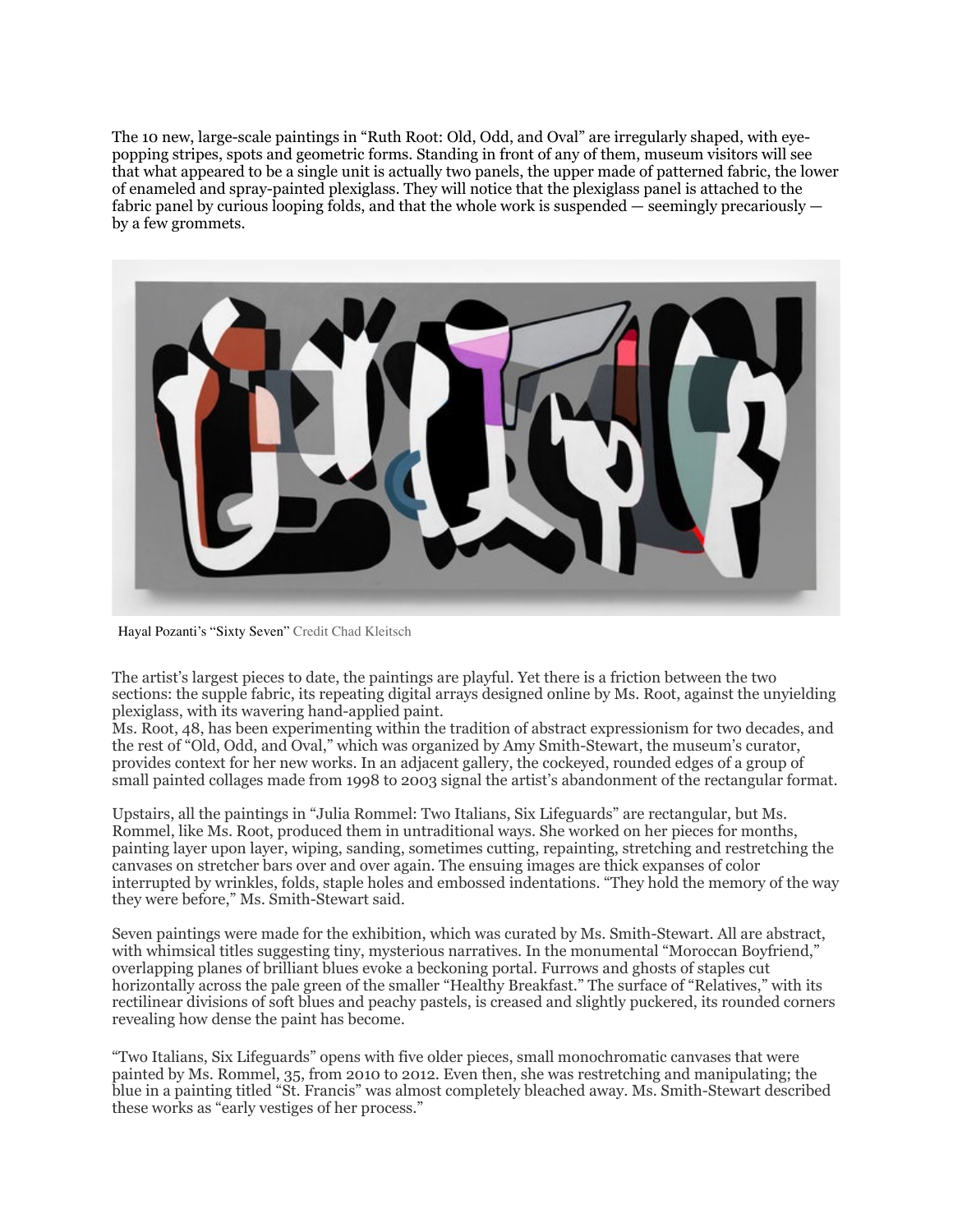

Julia Rommel, Relatives, 2015 Credit Jason Mandella

Near the top of one of the new paintings, "Greetings From Uruguay," a wide yellow brush stroke curves upward, as if escaping from the fields of yellows and blues below. Such a mark is absent in the other pieces. "That, to me, is the freest she has ever been," Ms. Smith-Stewart said.

In the next gallery, "Hayal Pozanti: Deep Learning" pits technology against the human mind. Ms. Pozanti's paintings and digital animations, all created for the Aldrich, are composed of characters from "Instant Paradise," a 31-symbol alphabet that she invented. Like anthropomorphic hieroglyphs, combinations of ciphers frolic across her canvases, spelling out numbers that refer to data on human attributes that Ms. Pozanti, 32, unearthed online. The source material for a painting titled "One Hundred Twenty Two," for example, is the number of dreams the average person was said to have monthly; for another painting, "18," it is the number of variations said to exist in the human smile.

Initially, Ms. Pozanti's work was heavily digital, relying on imagery appropriated from the Internet. She was propelled to painting by the need to bring tactility into her practice; Ms. Smith-Stewart said, "She wanted to make tangible things."

Ms. Pozanti's palette combines black and white with

patches of color. "She uses colors you would find on a digital color picker against more natural colors that she hand-mixes," Ms. Smith-Stewart said.

On three monitors suspended from the ceiling, Ms. Pozanti's characters stream horizontally and



Ruth Root, Untitled, 2015 Credit Ruth Root

vertically, depicting transcriptions of conversations that she conducted with chat bots in English and then translated into "Instant Paradise." Accompanying them is Ms. Pozanti's reading of the text in the phonemes of her lexicon. Her voice sounds robotic, except for brief spurts of giggling — "emotive sounds that she added to make it feel more human," Ms. Smith-Stewart said.

"Steve DiBenedetto: Evidence of Everything" also contains an audio component, a four-channel sound installation in the stairwell between the first- and second-floor galleries where his paintings are hung. Titled "VTOL," it is an improvisational blend of electric guitar, percussion (played by the artist) and altered helicopter sounds. Its pulsating rhythms shift from aggressive to hypnotic, dystopian to transcendent, a fitting soundtrack for the works on view.

Mr. DiBenedetto, 57, paints apocalyptic landscapes that teem with collapsing architectural structures, ominous helicopters, unruly octopuses and abstract labyrinthine patterns. "Evidence of Everything" presents 35 canvases made from1997 to 2015. Standing in front of them, viewers will see dribbles, smears, assorted textures and sweeping brush strokes. "He's trying every conceivable way of applying paint," Mr. Klein said. "Look at the